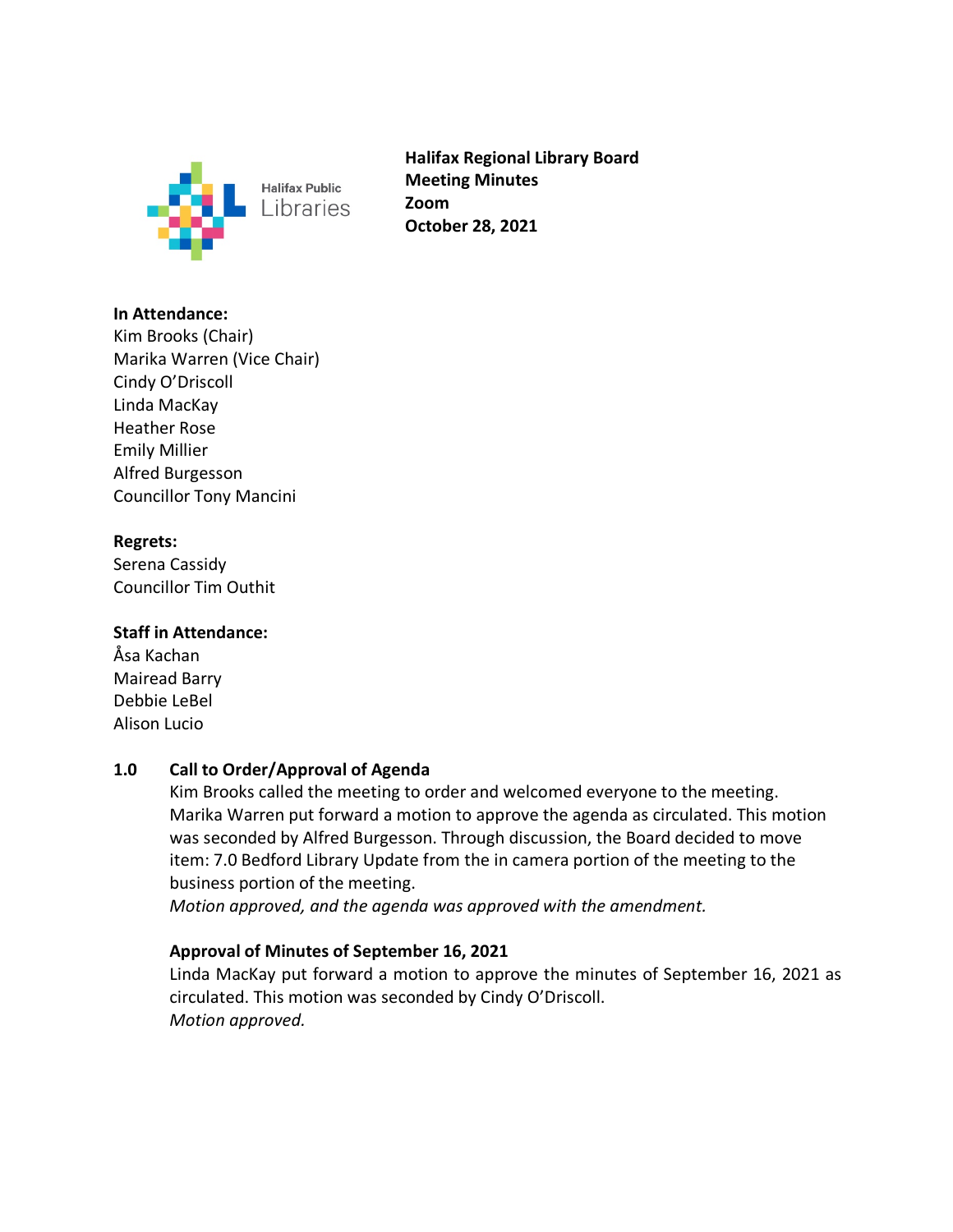### **2.0 Chair's Report**

Board Chair Kim Brooks spoke to the recent re-opening of Dartmouth North. She reported that she attended the Grand re-opening and by all accounts was a successful event. Councillor Tony Mancini also attended the small ribbon-cutting event. The branch had events through the week to welcome the community back into the renovated space.

Kim Brooks spoke to how there are a number of members of the Board whose terms are set to expire. Cindy O'Driscoll's second term is ending, and once a replacement has been found she will vacate the Board. The Chair reported that along with herself, Marika Warren and Alfred Burgesson have first terms that expire in November. The municipality has informed the organization that new municipal board appointments are likely to be announced early in 2022.

### **3.0 Chief Librarian & CEO Report**

Åsa Kachan provided a report to the Board. A written report was circulated; Ms. Kachan provided the following highlights:

- Covid restrictions have been adjusted. Initially Public Health announced public library access was to be restricted through proof of vaccination; this has now been changed by the province. Some restrictions (POV) is in place for programs and 1:1 activities, but general access to library common spaces and services will not be restricted to vaccinated individuals only.
- To assist with community safety, the Library has hosted a number of pop-up vaccination events in branches.
- The organization is currently in the first assessment period of the SWP to fill Branch lead and specialist positions. Approximately 500 interviews have been scheduled with 8 interview teams. It's a marathon for everyone, however managers speak of positive interactions/interviews and are enjoying meeting staff from across the organization. Once these interviews are completed, a second round of interviews will be scheduled for Service Advisor/Service Support hours distribution.
- The Library has begun budget discussions with the municipality. This week the CEO, Senior Manager of Strategy and Manager of Finance met with HRM leadership to discuss potential budget impacts. The Library is currently scheduled to present the budget to Council on March 2, 2022.
- Strategic Plan: The Library's intention had been to come up with a new, updated Strategic Plan to come into effect in 2022 and some preliminary work has been done to this end. However, Management is considering extending the current Strategic Plan 2017-2021 for an additional year. Many organizations are landing at a similar decision for many reasons: public participation is imperative when developing a strategic plan, and the pandemic has hampered the Library's ability to hold these essential conversations. In addition, the Library's staffing capacity is overlapping with the SWP. Our current Strategic Plan is still resonating with the Library and more importantly the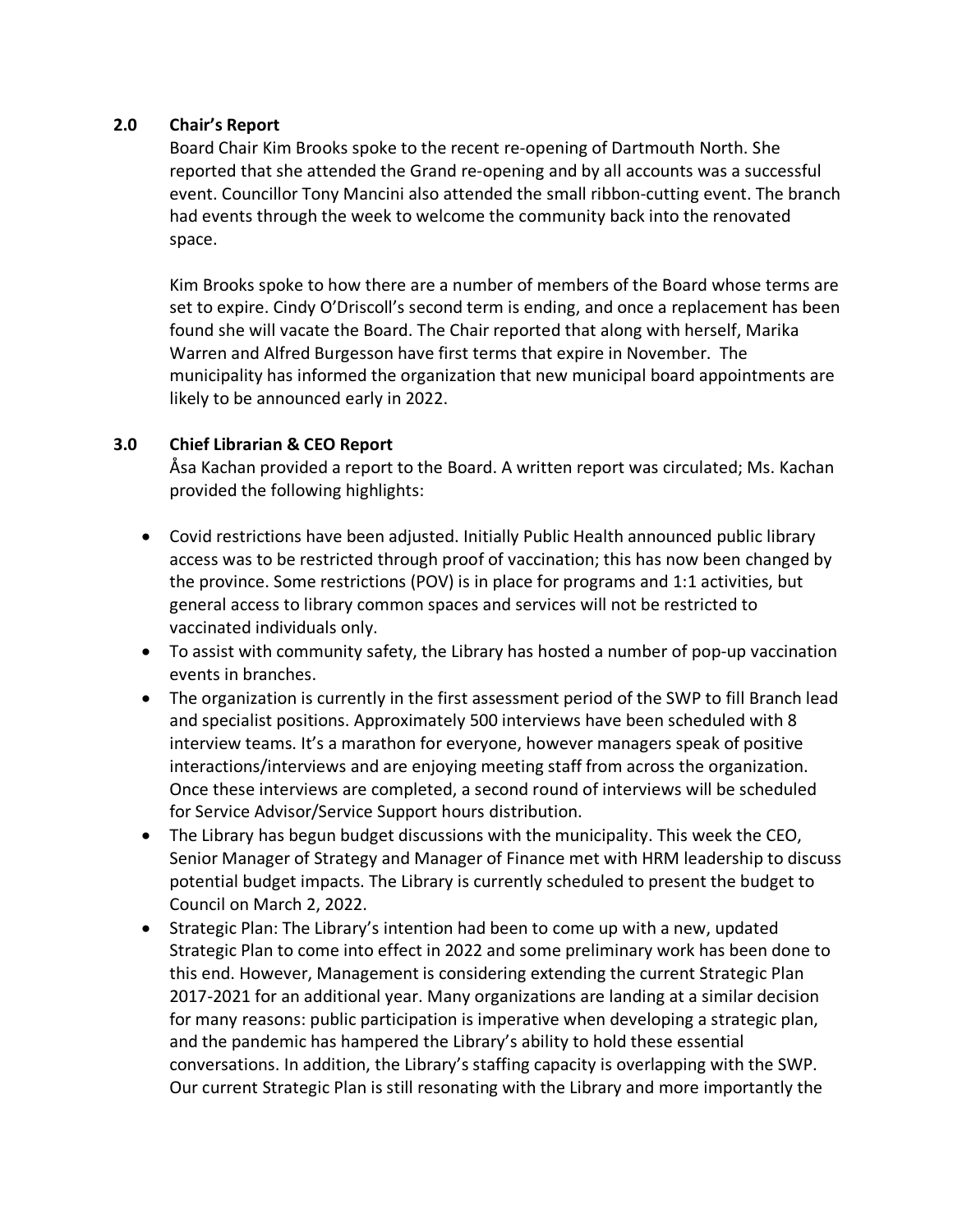community. The currently plan has been allowing us to push and do the work of the past few years, including the flexibility required through the pandemic.

Through conversation, the Board agreed in principle, and Tony Mancini put forward the following motion:

**THAT** Management provide the Board with an update on the current Strategic Plan; ideally in January.

This motion was seconded by Marika Warren. *Motion approved.* 

• Dartmouth North re-opening was successful

Åsa Kachan provided an update on a number of Capital projects:

Musqodoubit Outdoor Deck

- This outdoor space provides additional room for gathering.
- Not a high cost project (\$20-\$25K), but will very impactful for the community, expanding the footprint of the branch.

Alderney Gate – Phase One

- This branch will have a temporary entrance beginning Nov 1
- Removal of the glass wall at the current entrance, and renovations will result in fully accessible public washroom on main floor with an adult change table
- Changes to the circulation staff area
- New study room for public use within the library
- This is the beginning of a series of phased renovations for this branch.
- This is a joint project with HRM, with two contractors doing work in adjacent space.

Keshen Goodman

- Tendering happening this fall with construction expected to begin Feb/March 2022
- Costs of materials are increasing, and costs are coming in higher than anticipated due to pandemic costing.
- There will an interior refurbishment included in the renovation.
- It is currently a noisy branch, there are noise absorption improvements in the renovation.
- This renovation includes an addition, and is being undertaken to easily allow for a further expansion at some time in the future (could be added on adjacently) for a performance/meeting space.
- This is a heavily used branch with very high circulation.

Central Back Plaza

- Design is complete on this space.
- Tender is expected to go out the fall with construction anticipated in March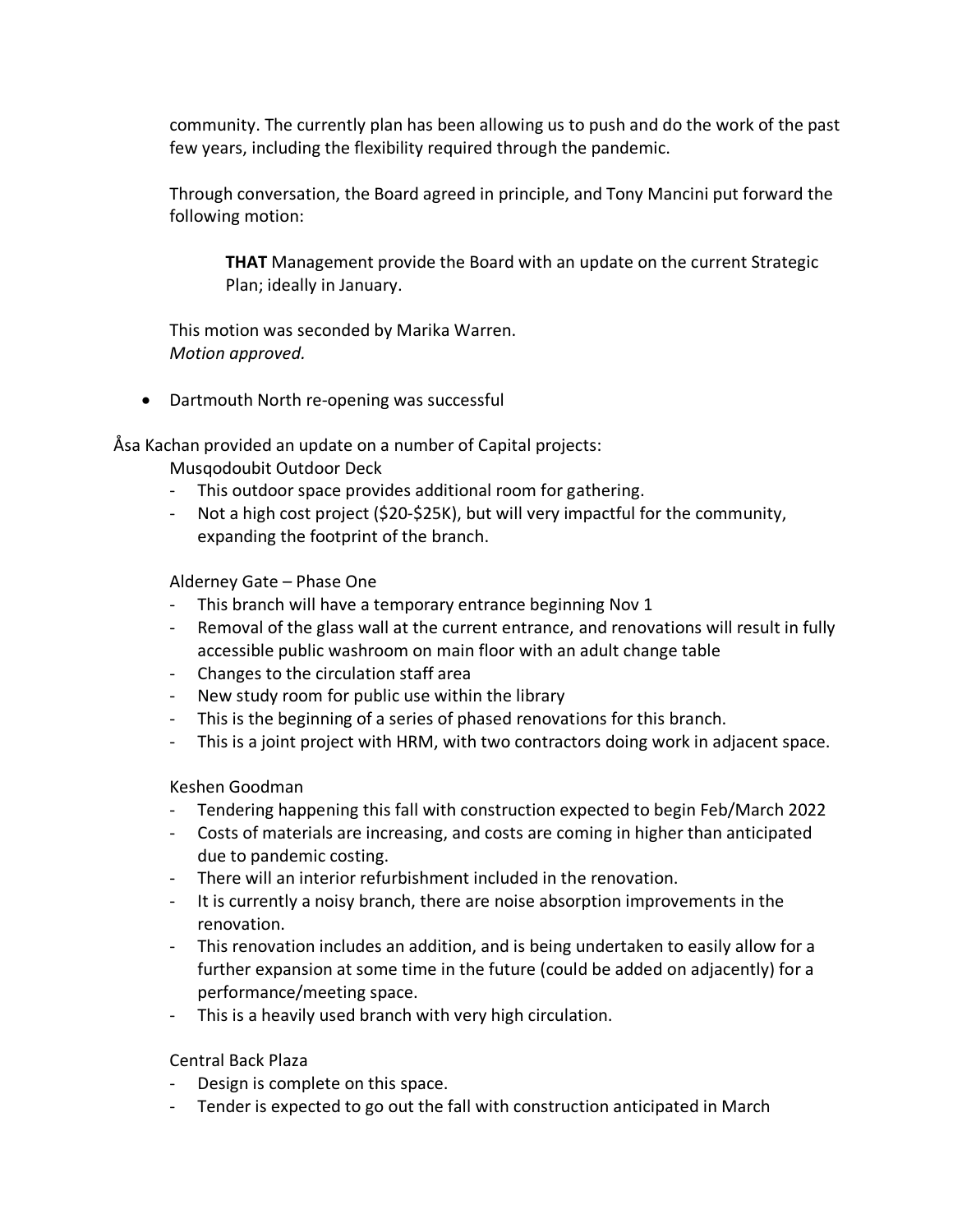- Would be a small scale project, which will resulting in increased use of the outdoor space.

### Halifax North

- Tender for architectural consultants is going out before the end of the year.
- Very early analysis of how space could possibly be allocated in the design.
- There will be great community consultation happening for this project.

### *(agenda item 7.0)*

Bedford

- The branch is currently in leased space in Bedford.
- Money is earmarked within HRM's capital budget over the coming years for this build.
- Concern over the past few years has been that suitable land has been difficult to secure in this part of HRM.
- There is substantial data that the organization has collected that will impact the site selection decision. There has been considerable development and change within Bedford and these changes need to be taken into consideration.
- There are currently differing opinions of where the best possible site for the Bedford library may be. As the Board considers this in the coming months it will be important to evaluate the demographic data and considerations such as transit, catchment area, climate change and the future role of neighbourhood libraries.

In response to a question, Åsa Kachan responded that the Preston Township Library Office is currently in leased space in East Preston with staff working in the location for limited hours and doing considerable work out in the community.

# **4.0 Board Committee Reports**

# **4.1 Board Executive**

The Board Executive did not meet between September 16 - October 28, 2021.

# **4.2 Finance Audit & Risk**

Committee Chair Linda MacKay provided an update to the Board. The Finance Audit & Risk Committee met on September 22 and is scheduled to meet next week. Linda MacKay reported the Shannon Robilliard provided a thorough financial update to the Committee; the organization is currently under budget (financials were included in the meeting package). Ms. MacKay reported to the Board the organization is exploring uncoupling from the HRM procurement processes for some smaller purchases. Further information will be provided to the Board as this progresses.

Åsa Kachan confirmed that HRM approached the Library to recommend the Library create a separate (but similar) procurement policy and an accompanying Service Level Agreement with HRM Procurement. They acknowledged that the Library sits independently from HRM and don't necessarily fit into all HRM policies including the